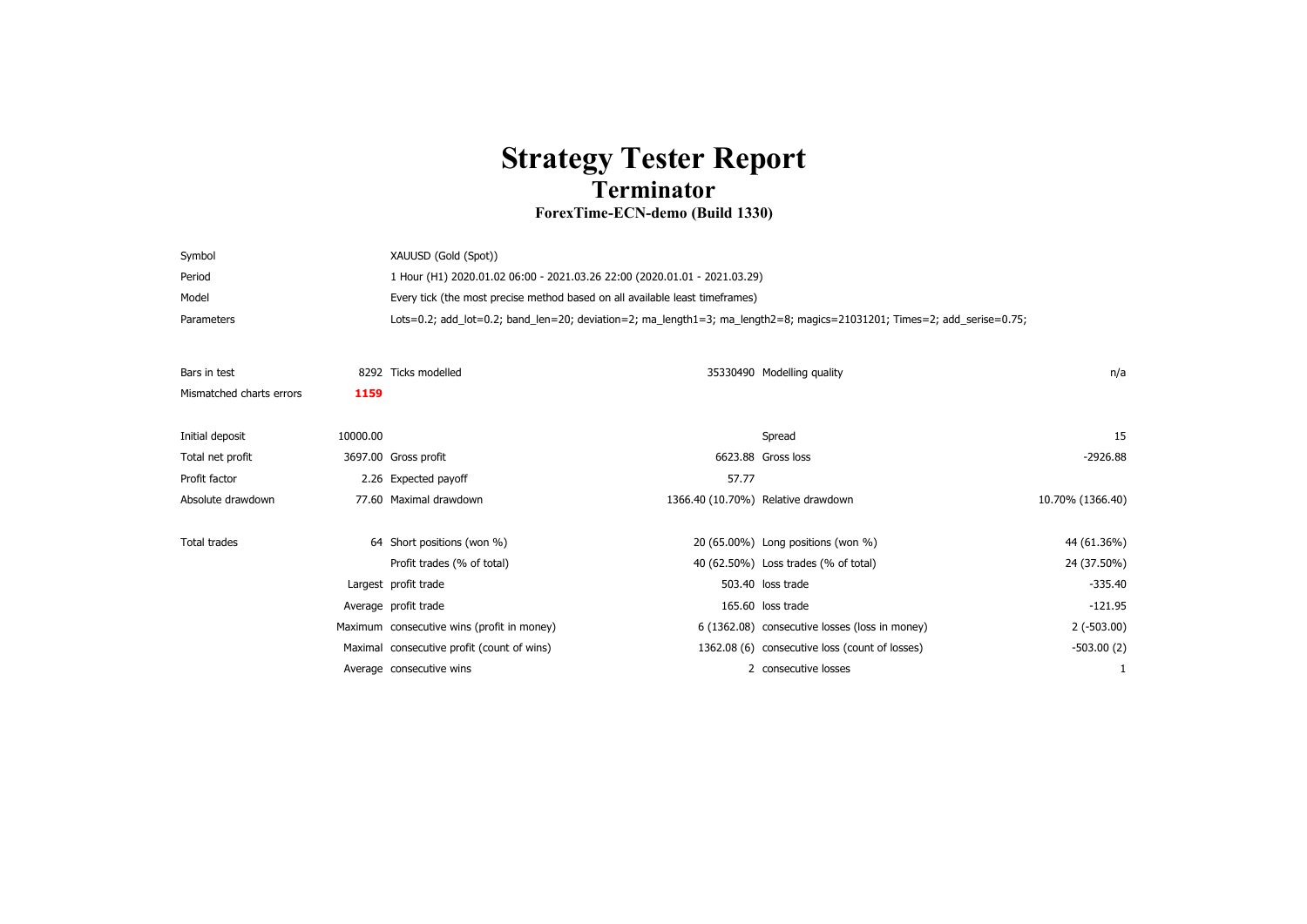|                 | Balance / Equity / Every tick (the most precise method based on all available least timeframes to generate each tick) / n/a |                 |                     |              |                    |                    |              |                | 13754    |
|-----------------|-----------------------------------------------------------------------------------------------------------------------------|-----------------|---------------------|--------------|--------------------|--------------------|--------------|----------------|----------|
|                 |                                                                                                                             |                 |                     |              |                    |                    |              |                | 12768    |
|                 |                                                                                                                             |                 |                     |              |                    |                    |              |                |          |
|                 |                                                                                                                             |                 |                     |              |                    |                    |              |                | 11783    |
|                 |                                                                                                                             |                 |                     |              |                    |                    |              |                |          |
|                 |                                                                                                                             |                 |                     |              |                    |                    |              |                | 10797    |
|                 |                                                                                                                             |                 |                     |              |                    |                    |              |                | 9811     |
| Size            |                                                                                                                             |                 |                     |              |                    |                    |              |                |          |
| 3<br>6          | 16<br>8<br>11<br>14                                                                                                         | 22<br>24<br>19  | 27<br>30            | 32           | 35<br>38<br>40     | 45<br>48<br>43     | 53<br>51     | 56<br>59<br>61 | 64       |
| #               | Time                                                                                                                        | Type            | Order               | Size         | Price              | S/L                | T/P          | Profit         | Balance  |
| $\mathbf{1}$    | 2020.01.30 17:37                                                                                                            | sell            | $\mathbf{1}$        | 0.20         | 1582.23            | 0.00               | 0.00         |                |          |
| $2\overline{ }$ | 2020.01.30 17:37                                                                                                            | modify          | $\mathbf{1}$        | 0.20         | 1582.23            | 1594.76            | 0.00         |                |          |
| 3               | 2020.01.30 23:02                                                                                                            | close           | $\mathbf{1}$        | 0.20         | 1575.89            | 1594.76            | 0.00         | 126.80         | 10126.80 |
| $\overline{4}$  | 2020.02.11 17:42                                                                                                            | buy             | $2^{\circ}$         | 0.20         | 1565.03            | 0.00               | 0.00         |                |          |
| 5               | 2020.02.11 17:42                                                                                                            | modify          | $\overline{2}$      | 0.20         | 1565.03            | 1545.97            | 0.00         |                |          |
| 6               | 2020.02.12 18:41                                                                                                            | close           | $2^{\circ}$         | 0.20         | 1569.74            | 1545.97            | 0.00         | 91.68          | 10218.48 |
| 7 <sup>7</sup>  | 2020.03.25 13:33                                                                                                            | buy             | 3                   | 0.20         | 1598.27            | 0.00               | 0.00         |                |          |
| 8<br>9          | 2020.03.25 13:33<br>2020.03.26 12:32                                                                                        | modify<br>close | $\overline{3}$<br>3 | 0.20<br>0.20 | 1598.27<br>1618.07 | 1524.62<br>1524.62 | 0.00<br>0.00 | 388.44         | 10606.92 |
| 10              | 2020.03.27 16:19                                                                                                            | buy             | $\overline{4}$      | 0.20         | 1616.38            | 0.00               | 0.00         |                |          |
| 11              | 2020.03.27 16:19                                                                                                            | modify          | $\overline{4}$      | 0.20         | 1616.38            | 1586.26            | 0.00         |                |          |
| 12              | 2020.03.27 21:05                                                                                                            | close           | $\overline{4}$      | 0.20         | 1629.41            | 1586.26            | 0.00         | 260.60         | 10867.52 |
| 13              | 2020.03.30 01:24                                                                                                            | sell            | 5                   | 0.20         | 1629.39            | 0.00               | 0.00         |                |          |
| 14              | 2020.03.30 01:24                                                                                                            | modify          | 5                   | 0.20         | 1629.39            | 1653.41            | 0.00         |                |          |
| 15              | 2020.03.30 03:50                                                                                                            | close           | 5                   | 0.20         | 1616.65            | 1653.41            | 0.00         | 254.80         | 11122.32 |
| 16              | 2020.03.31 19:33                                                                                                            | buy             | $6\phantom{1}$      | 0.20         | 1599.14            | 0.00               | 0.00         |                |          |
|                 |                                                                                                                             | modify          | 6                   | 0.20         | 1599.14            | 1551.19            | 0.00         |                |          |
| 17              | 2020.03.31 19:33                                                                                                            |                 |                     |              |                    |                    |              |                |          |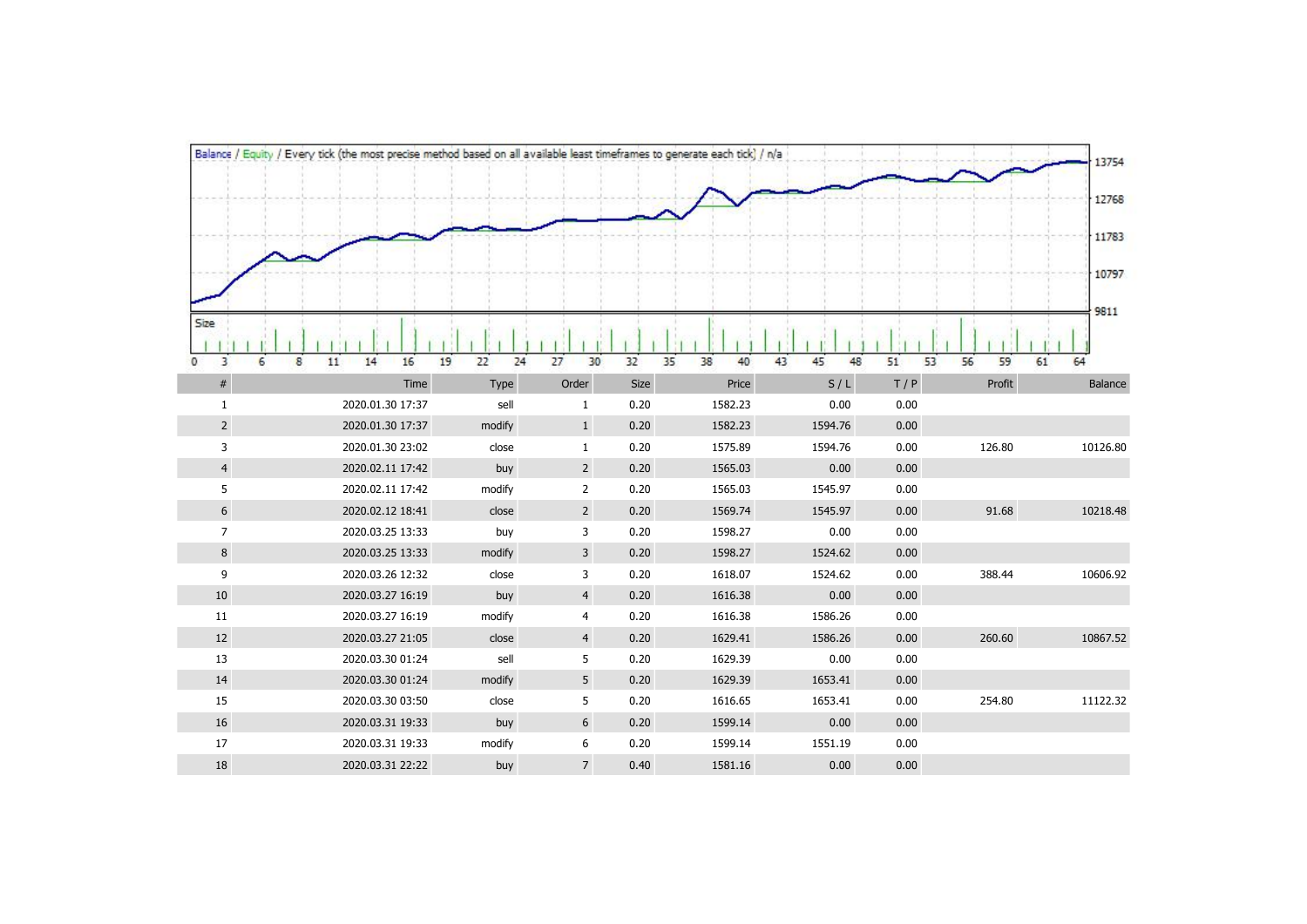| 19              | 2020.03.31 22:22 | modify | 7              | 0.40 | 1581.16 | 1551.19 | 0.00 |           |          |
|-----------------|------------------|--------|----------------|------|---------|---------|------|-----------|----------|
| 20              | 2020.04.01 07:43 | close  | $\overline{7}$ | 0.40 | 1587.28 | 1551.19 | 0.00 | 239.76    | 11362.08 |
| 21              | 2020.04.01 07:43 | close  | 6              | 0.20 | 1587.28 | 1551.19 | 0.00 | $-239.72$ | 11122.36 |
| 22              | 2020.04.21 12:21 | buy    | 8              | 0.20 | 1684.95 | 0.00    | 0.00 |           |          |
| 23              | 2020.04.21 12:21 | modify | 8              | 0.20 | 1684.95 | 1657.64 | 0.00 |           |          |
| 24              | 2020.04.21 12:21 | buy    | 9              | 0.40 | 1674.58 | 0.00    | 0.00 |           |          |
| 25              | 2020.04.21 12:21 | modify | 9              | 0.40 | 1674.58 | 1657.64 | 0.00 |           |          |
| 26              | 2020.04.21 12:22 | close  | 9              | 0.40 | 1678.04 | 1657.64 | 0.00 | 138.40    | 11260.76 |
| 27              | 2020.04.21 12:22 | close  | 8              | 0.20 | 1678.04 | 1657.64 | 0.00 | $-138.20$ | 11122.56 |
| 28              | 2020.05.04 17:33 | sell   | 10             | 0.20 | 1709.95 | 0.00    | 0.00 |           |          |
| 29              | 2020.05.04 17:33 | modify | 10             | 0.20 | 1709.95 | 1743.62 | 0.00 |           |          |
| 30 <sup>°</sup> | 2020.05.05 04:07 | close  | 10             | 0.20 | 1697.65 | 1743.62 | 0.00 | 245.08    | 11367.64 |
| 31              | 2020.05.05 10:07 | buy    | 11             | 0.20 | 1694.97 | 0.00    | 0.00 |           |          |
| 32              | 2020.05.05 10:07 | modify | 11             | 0.20 | 1694.97 | 1664.95 | 0.00 |           |          |
| 33              | 2020.05.05 20:42 | close  | 11             | 0.20 | 1704.77 | 1664.95 | 0.00 | 196.00    | 11563.64 |
| 34              | 2020.05.11 17:15 | buy    | 12             | 0.20 | 1699.01 | 0.00    | 0.00 |           |          |
| 35              | 2020.05.11 17:15 | modify | 12             | 0.20 | 1699.01 | 1675.99 | 0.00 |           |          |
| 36              | 2020.05.12 10:41 | close  | 12             | 0.20 | 1704.94 | 1675.99 | 0.00 | 116.08    | 11679.72 |
| 37              | 2020.05.15 15:29 | sell   | 13             | 0.20 | 1737.42 | 0.00    | 0.00 |           |          |
| 38              | 2020.05.15 15:29 | modify | 13             | 0.20 | 1737.42 | 1755.58 | 0.00 |           |          |
| 39              | 2020.05.15 15:52 | sell   | 14             | 0.40 | 1744.24 | 0.00    | 0.00 |           |          |
| 40              | 2020.05.15 15:52 | modify | 14             | 0.40 | 1744.24 | 1755.58 | 0.00 |           |          |
| 41              | 2020.05.15 16:00 | close  | 14             | 0.40 | 1741.94 | 1755.58 | 0.00 | 92.00     | 11771.72 |
| 42              | 2020.05.15 16:00 | close  | 13             | 0.20 | 1741.94 | 1755.58 | 0.00 | $-90.40$  | 11681.32 |
| 43              | 2020.05.20 23:50 | buy    | 15             | 0.20 | 1746.19 | 0.00    | 0.00 |           |          |
| 44              | 2020.05.20 23:50 | modify | 15             | 0.20 | 1746.19 | 1735.40 | 0.00 |           |          |
| 45              | 2020.05.21 05:46 | buy    | 16             | 0.40 | 1742.14 | 0.00    | 0.00 |           |          |
| 46              | 2020.05.21 05:46 | modify | 16             | 0.40 | 1742.14 | 1735.40 | 0.00 |           |          |
| 47              | 2020.05.21 05:48 | buy    | 17             | 0.60 | 1738.05 | 0.00    | 0.00 |           |          |
| 48              | 2020.05.21 05:48 | modify | 17             | 0.60 | 1738.05 | 1735.40 | 0.00 |           |          |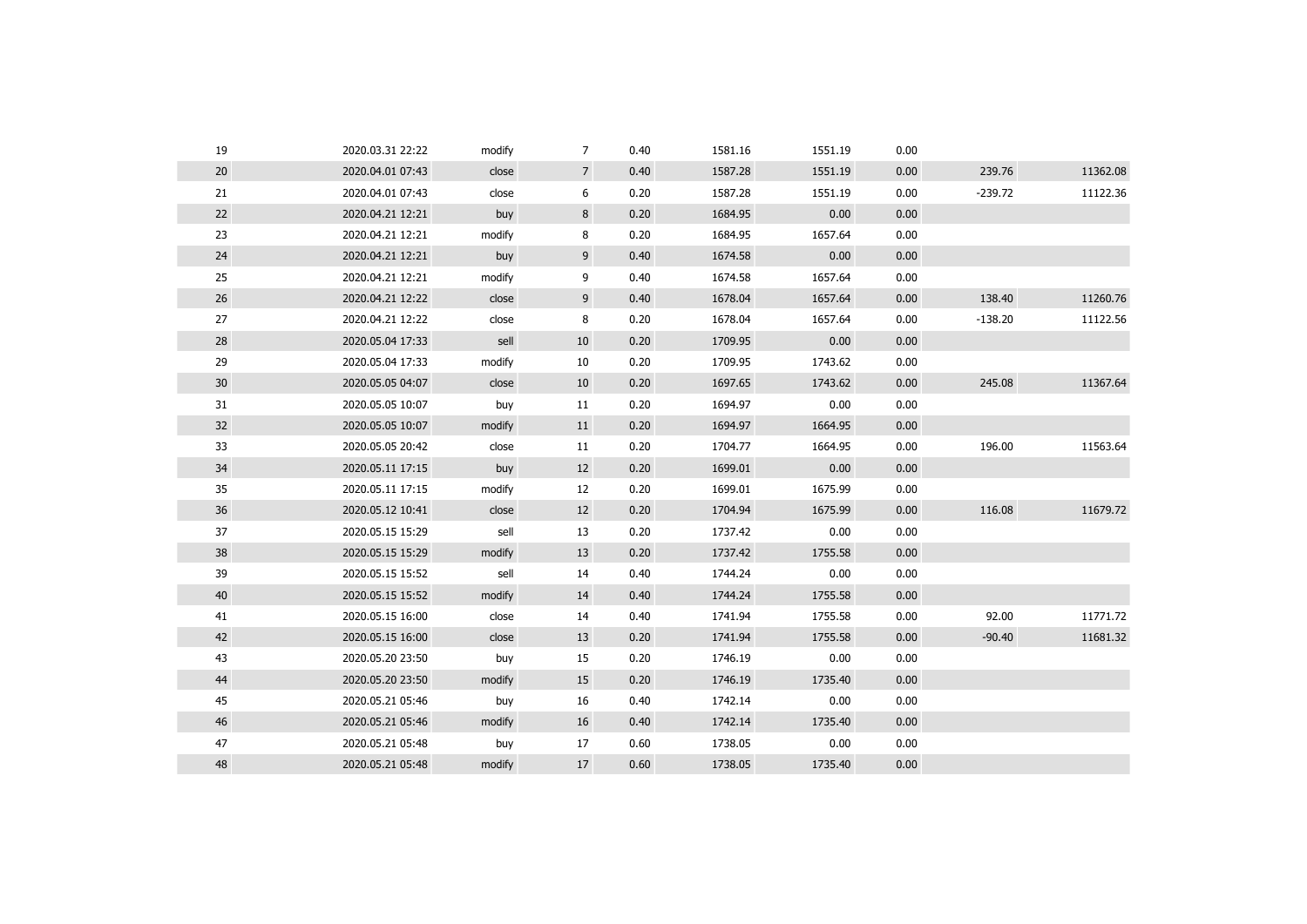| 49 | 2020.05.21 06:07 | close  | 17 | 0.60 | 1740.84 | 1735.40 | 0.00 | 167.40    | 11848.72 |
|----|------------------|--------|----|------|---------|---------|------|-----------|----------|
| 50 | 2020.05.21 06:07 | close  | 16 | 0.40 | 1740.84 | 1735.40 | 0.00 | $-52.00$  | 11796.72 |
| 51 | 2020.05.21 06:07 | close  | 15 | 0.20 | 1740.84 | 1735.40 | 0.00 | $-114.56$ | 11682.16 |
| 52 | 2020.05.29 04:14 | buy    | 18 | 0.20 | 1713.97 | 0.00    | 0.00 |           |          |
| 53 | 2020.05.29 04:14 | modify | 18 | 0.20 | 1713.97 | 1690.23 | 0.00 |           |          |
| 54 | 2020.05.29 11:55 | close  | 18 | 0.20 | 1725.54 | 1690.23 | 0.00 | 231.40    | 11913.56 |
| 55 | 2020.06.02 18:28 | buy    | 19 | 0.20 | 1735.23 | 0.00    | 0.00 |           |          |
| 56 | 2020.06.02 18:28 | modify | 19 | 0.20 | 1735.23 | 1718.10 | 0.00 |           |          |
| 57 | 2020.06.02 18:52 | buy    | 20 | 0.40 | 1728.80 | 0.00    | 0.00 |           |          |
| 58 | 2020.06.02 18:52 | modify | 20 | 0.40 | 1728.80 | 1718.10 | 0.00 |           |          |
| 59 | 2020.06.02 19:01 | close  | 20 | 0.40 | 1730.97 | 1718.10 | 0.00 | 86.80     | 12000.36 |
| 60 | 2020.06.02 19:01 | close  | 19 | 0.20 | 1730.97 | 1718.10 | 0.00 | $-85.20$  | 11915.16 |
| 61 | 2020.06.10 21:29 | sell   | 21 | 0.20 | 1724.59 | 0.00    | 0.00 |           |          |
| 62 | 2020.06.10 21:29 | modify | 21 | 0.20 | 1724.59 | 1750.29 | 0.00 |           |          |
| 63 | 2020.06.10 22:28 | sell   | 22 | 0.40 | 1734.23 | 0.00    | 0.00 |           |          |
| 64 | 2020.06.10 22:28 | modify | 22 | 0.40 | 1734.23 | 1750.29 | 0.00 |           |          |
| 65 | 2020.06.11 04:39 | close  | 22 | 0.40 | 1730.87 | 1750.29 | 0.00 | 128.88    | 12044.04 |
| 66 | 2020.06.11 04:39 | close  | 21 | 0.20 | 1730.87 | 1750.29 | 0.00 | $-128.36$ | 11915.68 |
| 67 | 2020.06.17 10:38 | buy    | 23 | 0.20 | 1723.02 | 0.00    | 0.00 |           |          |
| 68 | 2020.06.17 10:38 | modify | 23 | 0.20 | 1723.02 | 1708.92 | 0.00 |           |          |
| 69 | 2020.06.17 12:26 | buy    | 24 | 0.40 | 1717.73 | 0.00    | 0.00 |           |          |
| 70 | 2020.06.17 12:26 | modify | 24 | 0.40 | 1717.73 | 1708.92 | 0.00 |           |          |
| 71 | 2020.06.17 14:01 | close  | 24 | 0.40 | 1719.50 | 1708.92 | 0.00 | 70.80     | 11986.48 |
| 72 | 2020.06.17 14:01 | close  | 23 | 0.20 | 1719.50 | 1708.92 | 0.00 | $-70.40$  | 11916.08 |
| 73 | 2020.06.18 12:38 | buy    | 25 | 0.20 | 1722.90 | 0.00    | 0.00 |           |          |
| 74 | 2020.06.18 12:38 | modify | 25 | 0.20 | 1722.90 | 1707.20 | 0.00 |           |          |
| 75 | 2020.06.19 08:37 | close  | 25 | 0.20 | 1727.60 | 1707.20 | 0.00 | 91.48     | 12007.56 |
| 76 | 2020.06.29 19:39 | buy    | 26 | 0.20 | 1767.70 | 0.00    | 0.00 |           |          |
| 77 | 2020.06.29 19:39 | modify | 26 | 0.20 | 1767.70 | 1752.76 | 0.00 |           |          |
| 78 | 2020.06.30 17:19 | close  | 26 | 0.20 | 1775.18 | 1752.76 | 0.00 | 147.08    | 12154.64 |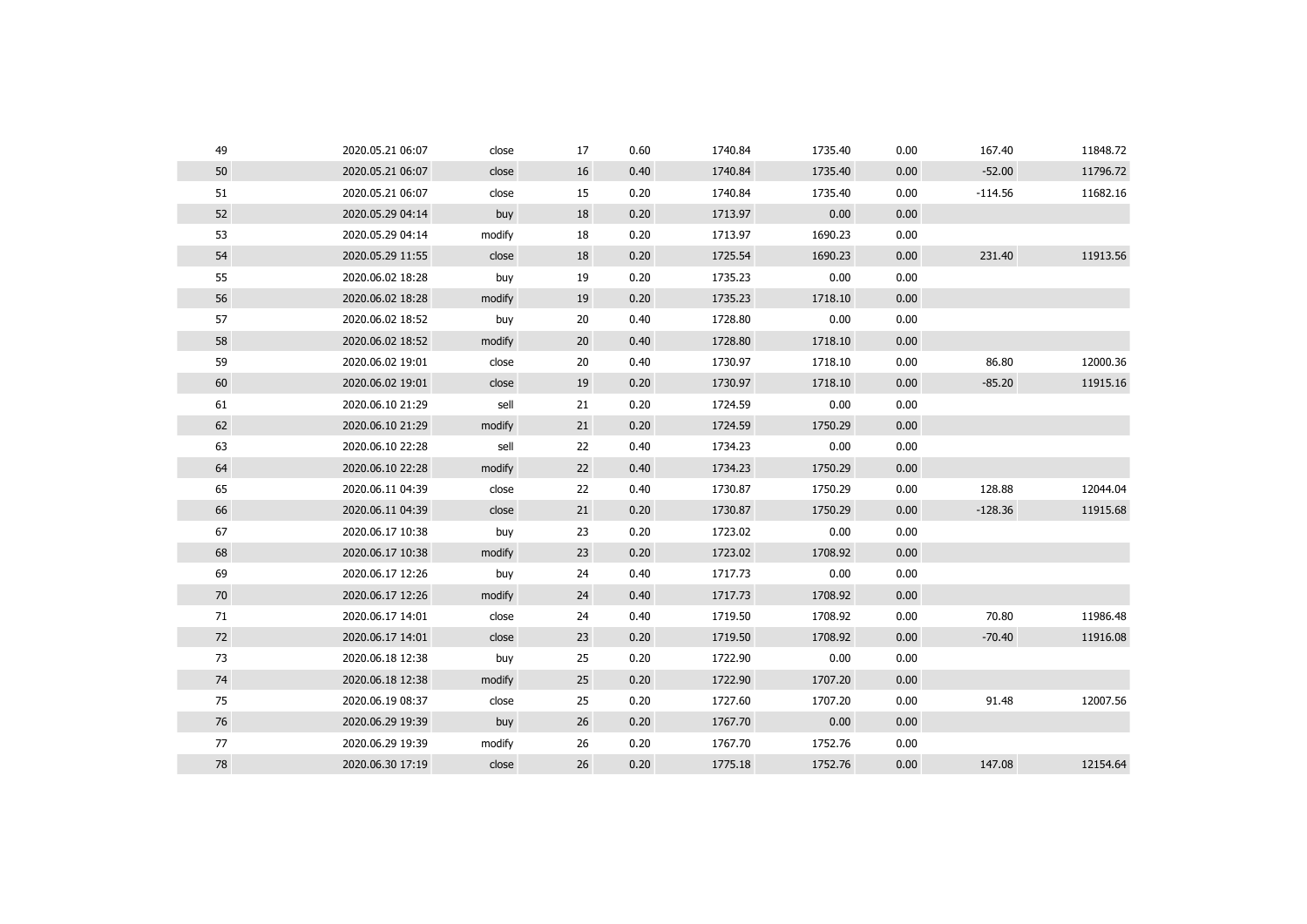| 79  | 2020.07.02 15:39 | buy    | 27 | 0.20 | 1765.48 | 0.00    | 0.00 |           |          |
|-----|------------------|--------|----|------|---------|---------|------|-----------|----------|
| 80  | 2020.07.02 15:39 | modify | 27 | 0.20 | 1765.48 | 1748.71 | 0.00 |           |          |
| 81  | 2020.07.02 16:04 | buy    | 28 | 0.40 | 1759.19 | 0.00    | 0.00 |           |          |
| 82  | 2020.07.02 16:04 | modify | 28 | 0.40 | 1759.19 | 1748.71 | 0.00 |           |          |
| 83  | 2020.07.02 16:17 | close  | 28 | 0.40 | 1761.29 | 1748.71 | 0.00 | 84.00     | 12238.64 |
| 84  | 2020.07.02 16:17 | close  | 27 | 0.20 | 1761.29 | 1748.71 | 0.00 | $-83.80$  | 12154.84 |
| 85  | 2020.07.02 17:28 | sell   | 29 | 0.20 | 1776.38 | 0.00    | 0.00 |           |          |
| 86  | 2020.07.02 17:28 | modify | 29 | 0.20 | 1776.38 | 1802.65 | 0.00 |           |          |
| 87  | 2020.07.03 16:37 | close  | 29 | 0.20 | 1774.01 | 1802.65 | 0.00 | 46.48     | 12201.32 |
| 88  | 2020.07.06 04:28 | buy    | 30 | 0.20 | 1773.71 | 0.00    | 0.00 |           |          |
| 89  | 2020.07.06 04:28 | modify | 30 | 0.20 | 1773.71 | 1767.37 | 0.00 |           |          |
| 90  | 2020.07.06 05:03 | buy    | 31 | 0.40 | 1771.33 | 0.00    | 0.00 |           |          |
| 91  | 2020.07.06 05:03 | modify | 31 | 0.40 | 1771.33 | 1767.37 | 0.00 |           |          |
| 92  | 2020.07.06 05:26 | close  | 31 | 0.40 | 1772.13 | 1767.37 | 0.00 | 32.00     | 12233.32 |
| 93  | 2020.07.06 05:26 | close  | 30 | 0.20 | 1772.13 | 1767.37 | 0.00 | $-31.60$  | 12201.72 |
| 94  | 2020.07.16 19:36 | buy    | 32 | 0.20 | 1802.90 | 0.00    | 0.00 |           |          |
| 95  | 2020.07.16 19:36 | modify | 32 | 0.20 | 1802.90 | 1782.15 | 0.00 |           |          |
| 96  | 2020.07.16 22:39 | buy    | 33 | 0.40 | 1795.12 | 0.00    | 0.00 |           |          |
| 97  | 2020.07.16 22:39 | modify | 33 | 0.40 | 1795.12 | 1782.15 | 0.00 |           |          |
| 98  | 2020.07.17 01:00 | close  | 33 | 0.40 | 1798.09 | 1782.15 | 0.00 | 113.76    | 12315.48 |
| 99  | 2020.07.17 01:00 | close  | 32 | 0.20 | 1798.09 | 1782.15 | 0.00 | $-98.72$  | 12216.76 |
| 100 | 2020.07.23 17:29 | sell   | 34 | 0.20 | 1886.16 | 0.00    | 0.00 |           |          |
| 101 | 2020.07.23 17:29 | modify | 34 | 0.20 | 1886.16 | 1936.37 | 0.00 |           |          |
| 102 | 2020.07.24 16:38 | sell   | 35 | 0.40 | 1904.99 | 0.00    | 0.00 |           |          |
| 103 | 2020.07.24 16:38 | modify | 35 | 0.40 | 1904.99 | 1936.37 | 0.00 |           |          |
| 104 | 2020.07.24 18:37 | close  | 35 | 0.40 | 1898.69 | 1936.37 | 0.00 | 252.00    | 12468.76 |
| 105 | 2020.07.24 18:37 | close  | 34 | 0.20 | 1898.69 | 1936.37 | 0.00 | $-251.52$ | 12217.24 |
| 106 | 2020.08.17 02:37 | buy    | 36 | 0.20 | 1936.53 | 0.00    | 0.00 |           |          |
| 107 | 2020.08.17 02:37 | modify | 36 | 0.20 | 1936.53 | 1900.34 | 0.00 |           |          |
| 108 | 2020.08.17 10:26 | close  | 36 | 0.20 | 1953.90 | 1900.34 | 0.00 | 347.40    | 12564.64 |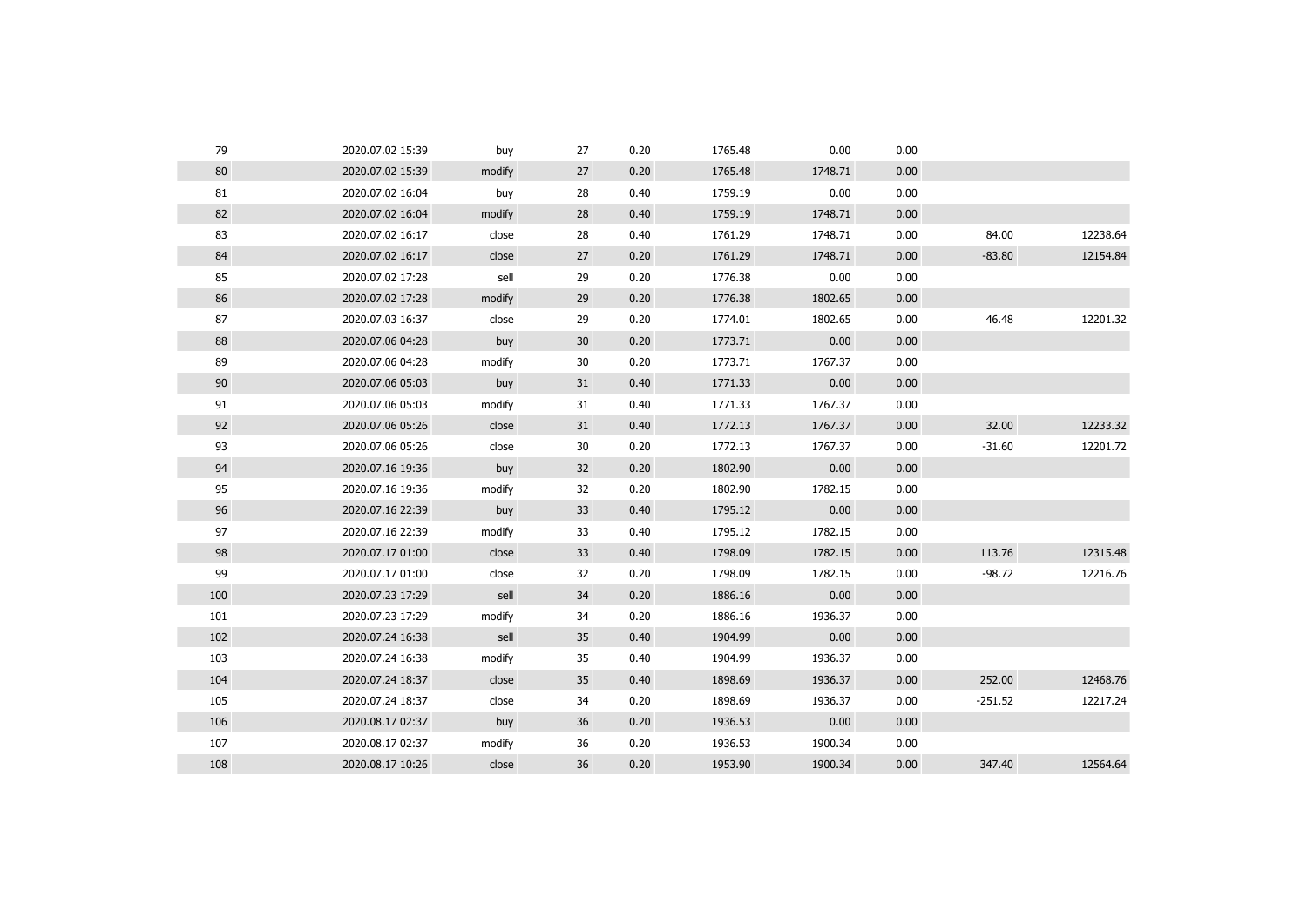| 109 | 2020.09.02 14:37 | buy    | 37 | 0.20 | 1958.86 | 0.00    | 0.00 |           |          |
|-----|------------------|--------|----|------|---------|---------|------|-----------|----------|
| 110 | 2020.09.02 14:37 | modify | 37 | 0.20 | 1958.86 | 1925.32 | 0.00 |           |          |
| 111 | 2020.09.02 17:27 | buy    | 38 | 0.40 | 1946.28 | 0.00    | 0.00 |           |          |
| 112 | 2020.09.02 17:27 | modify | 38 | 0.40 | 1946.28 | 1925.32 | 0.00 |           |          |
| 113 | 2020.09.02 19:31 | buy    | 39 | 0.60 | 1933.70 | 0.00    | 0.00 |           |          |
| 114 | 2020.09.02 19:31 | modify | 39 | 0.60 | 1933.70 | 1925.32 | 0.00 |           |          |
| 115 | 2020.09.02 20:39 | close  | 39 | 0.60 | 1942.09 | 1925.32 | 0.00 | 503.40    | 13068.04 |
| 116 | 2020.09.02 20:39 | close  | 38 | 0.40 | 1942.09 | 1925.32 | 0.00 | $-167.60$ | 12900.44 |
| 117 | 2020.09.02 20:39 | close  | 37 | 0.20 | 1942.09 | 1925.32 | 0.00 | $-335.40$ | 12565.04 |
| 118 | 2020.09.03 18:37 | buy    | 40 | 0.20 | 1925.90 | 0.00    | 0.00 |           |          |
| 119 | 2020.09.03 18:37 | modify | 40 | 0.20 | 1925.90 | 1874.95 | 0.00 |           |          |
| 120 | 2020.09.04 15:02 | close  | 40 | 0.20 | 1943.45 | 1874.95 | 0.00 | 348.48    | 12913.52 |
| 121 | 2020.09.08 11:39 | buy    | 41 | 0.20 | 1923.87 | 0.00    | 0.00 |           |          |
| 122 | 2020.09.08 11:39 | modify | 41 | 0.20 | 1923.87 | 1904.47 | 0.00 |           |          |
| 123 | 2020.09.08 13:27 | buy    | 42 | 0.40 | 1916.60 | 0.00    | 0.00 |           |          |
| 124 | 2020.09.08 13:27 | modify | 42 | 0.40 | 1916.60 | 1904.47 | 0.00 |           |          |
| 125 | 2020.09.08 14:14 | close  | 42 | 0.40 | 1919.03 | 1904.47 | 0.00 | 97.20     | 13010.72 |
| 126 | 2020.09.08 14:14 | close  | 41 | 0.20 | 1919.03 | 1904.47 | 0.00 | $-96.80$  | 12913.92 |
| 127 | 2020.10.08 08:33 | sell   | 43 | 0.20 | 1890.21 | 0.00    | 0.00 |           |          |
| 128 | 2020.10.08 08:33 | modify | 43 | 0.20 | 1890.21 | 1904.39 | 0.00 |           |          |
| 129 | 2020.10.08 15:27 | sell   | 44 | 0.40 | 1895.53 | 0.00    | 0.00 |           |          |
| 130 | 2020.10.08 15:27 | modify | 44 | 0.40 | 1895.53 | 1904.39 | 0.00 |           |          |
| 131 | 2020.10.08 17:05 | close  | 44 | 0.40 | 1893.75 | 1904.39 | 0.00 | 71.20     | 12985.12 |
| 132 | 2020.10.08 17:05 | close  | 43 | 0.20 | 1893.75 | 1904.39 | 0.00 | $-70.80$  | 12914.32 |
| 133 | 2020.11.17 15:47 | sell   | 45 | 0.20 | 1891.95 | 0.00    | 0.00 |           |          |
| 134 | 2020.11.17 15:47 | modify | 45 | 0.20 | 1891.95 | 1904.35 | 0.00 |           |          |
| 135 | 2020.11.17 17:33 | close  | 45 | 0.20 | 1885.65 | 1904.35 | 0.00 | 126.00    | 13040.32 |
| 136 | 2020.11.17 17:33 | buy    | 46 | 0.20 | 1885.65 | 0.00    | 0.00 |           |          |
| 137 | 2020.11.17 17:33 | modify | 46 | 0.20 | 1885.65 | 1872.43 | 0.00 |           |          |
| 138 | 2020.11.17 22:44 | buy    | 47 | 0.40 | 1880.64 | 0.00    | 0.00 |           |          |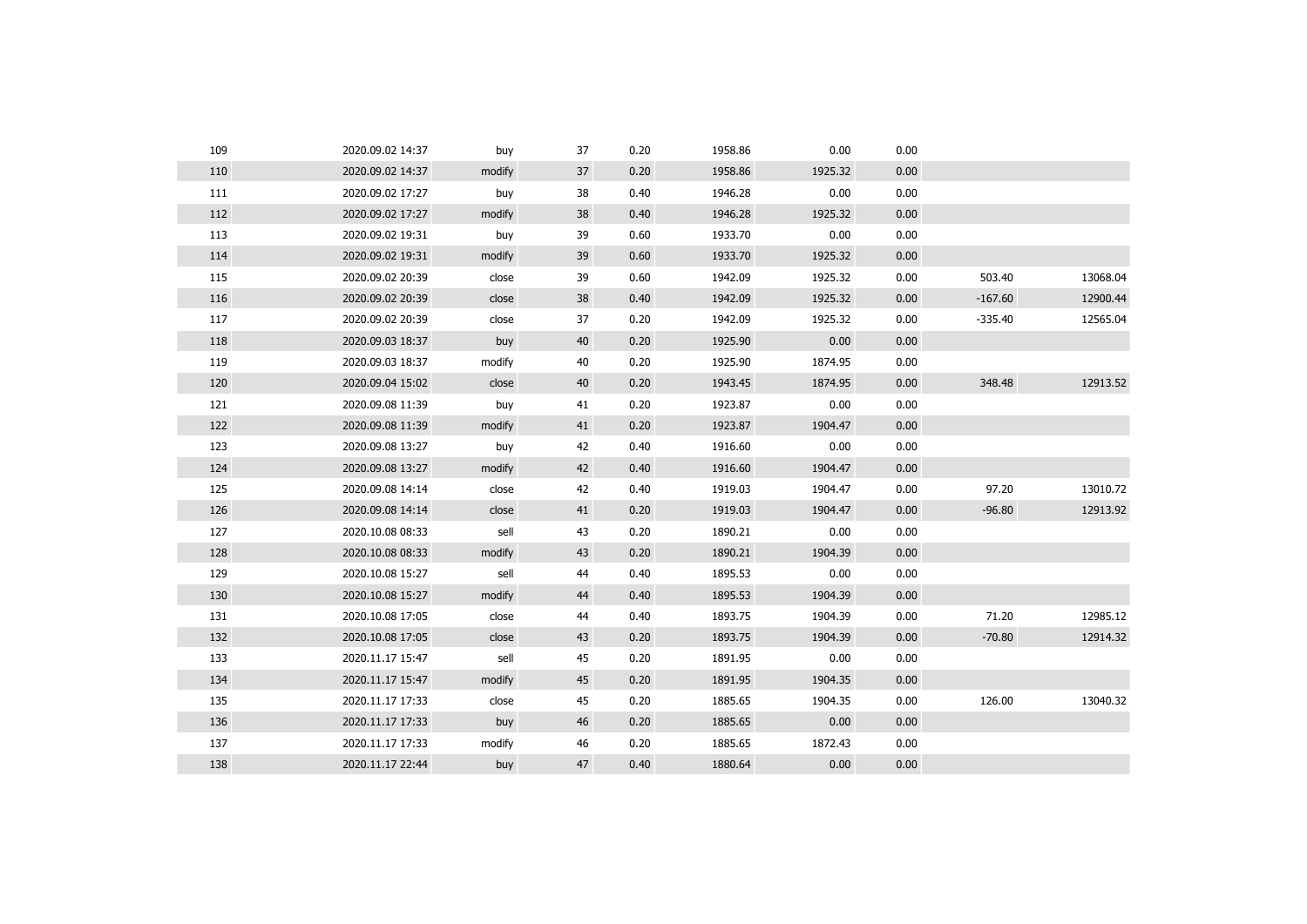| 139 | 2020.11.17 22:44 | modify | 47 | 0.40 | 1880.64 | 1872.43 | 0.00 |           |          |
|-----|------------------|--------|----|------|---------|---------|------|-----------|----------|
| 140 | 2020.11.18 01:13 | close  | 47 | 0.40 | 1882.48 | 1872.43 | 0.00 | 68.56     | 13108.88 |
| 141 | 2020.11.18 01:13 | close  | 46 | 0.20 | 1882.48 | 1872.43 | 0.00 | $-65.92$  | 13042.96 |
| 142 | 2020.12.18 16:54 | buy    | 48 | 0.20 | 1878.30 | 0.00    | 0.00 |           |          |
| 143 | 2020.12.18 16:54 | modify | 48 | 0.20 | 1878.30 | 1860.11 | 0.00 |           |          |
| 144 | 2020.12.21 02:36 | close  | 48 | 0.20 | 1887.48 | 1860.11 | 0.00 | 181.08    | 13224.04 |
| 145 | 2020.12.22 17:53 | buy    | 49 | 0.20 | 1866.79 | 0.00    | 0.00 |           |          |
| 146 | 2020.12.22 17:53 | modify | 49 | 0.20 | 1866.79 | 1830.98 | 0.00 |           |          |
| 147 | 2020.12.23 16:19 | close  | 49 | 0.20 | 1870.92 | 1830.98 | 0.00 | 80.08     | 13304.12 |
| 148 | 2020.12.23 16:19 | sell   | 50 | 0.20 | 1870.92 | 0.00    | 0.00 |           |          |
| 149 | 2020.12.23 16:19 | modify | 50 | 0.20 | 1870.92 | 1892.67 | 0.00 |           |          |
| 150 | 2020.12.24 04:19 | sell   | 51 | 0.40 | 1879.08 | 0.00    | 0.00 |           |          |
| 151 | 2020.12.24 04:19 | modify | 51 | 0.40 | 1879.08 | 1892.67 | 0.00 |           |          |
| 152 | 2020.12.24 05:27 | close  | 51 | 0.40 | 1876.31 | 1892.67 | 0.00 | 110.80    | 13414.92 |
| 153 | 2020.12.24 05:27 | close  | 50 | 0.20 | 1876.31 | 1892.67 | 0.00 | $-110.56$ | 13304.36 |
| 154 | 2021.01.20 16:22 | sell   | 52 | 0.20 | 1860.47 | 0.00    | 0.00 |           |          |
| 155 | 2021.01.20 16:22 | modify | 52 | 0.20 | 1860.47 | 1909.21 | 0.00 |           |          |
| 156 | 2021.01.21 15:01 | close  | 52 | 0.20 | 1864.27 | 1909.21 | 0.00 | $-78.76$  | 13225.60 |
| 157 | 2021.02.02 05:07 | buy    | 53 | 0.20 | 1856.19 | 0.00    | 0.00 |           |          |
| 158 | 2021.02.02 05:07 | modify | 53 | 0.20 | 1856.19 | 1837.06 | 0.00 |           |          |
| 159 | 2021.02.02 09:25 | buy    | 54 | 0.40 | 1848.99 | 0.00    | 0.00 |           |          |
| 160 | 2021.02.02 09:25 | modify | 54 | 0.40 | 1848.99 | 1837.06 | 0.00 |           |          |
| 161 | 2021.02.02 09:39 | close  | 54 | 0.40 | 1851.40 | 1837.06 | 0.00 | 96.40     | 13322.00 |
| 162 | 2021.02.02 09:39 | close  | 53 | 0.20 | 1851.40 | 1837.06 | 0.00 | $-95.80$  | 13226.20 |
| 163 | 2021.02.03 16:48 | buy    | 55 | 0.20 | 1832.48 | 0.00    | 0.00 |           |          |
| 164 | 2021.02.03 16:48 | modify | 55 | 0.20 | 1832.48 | 1812.10 | 0.00 |           |          |
| 165 | 2021.02.04 03:52 | buy    | 56 | 0.40 | 1824.82 | 0.00    | 0.00 |           |          |
| 166 | 2021.02.04 03:52 | modify | 56 | 0.40 | 1824.82 | 1812.10 | 0.00 |           |          |
| 167 | 2021.02.04 07:43 | buy    | 57 | 0.60 | 1817.15 | 0.00    | 0.00 |           |          |
| 168 | 2021.02.04 07:43 | modify | 57 | 0.60 | 1817.15 | 1812.10 | 0.00 |           |          |